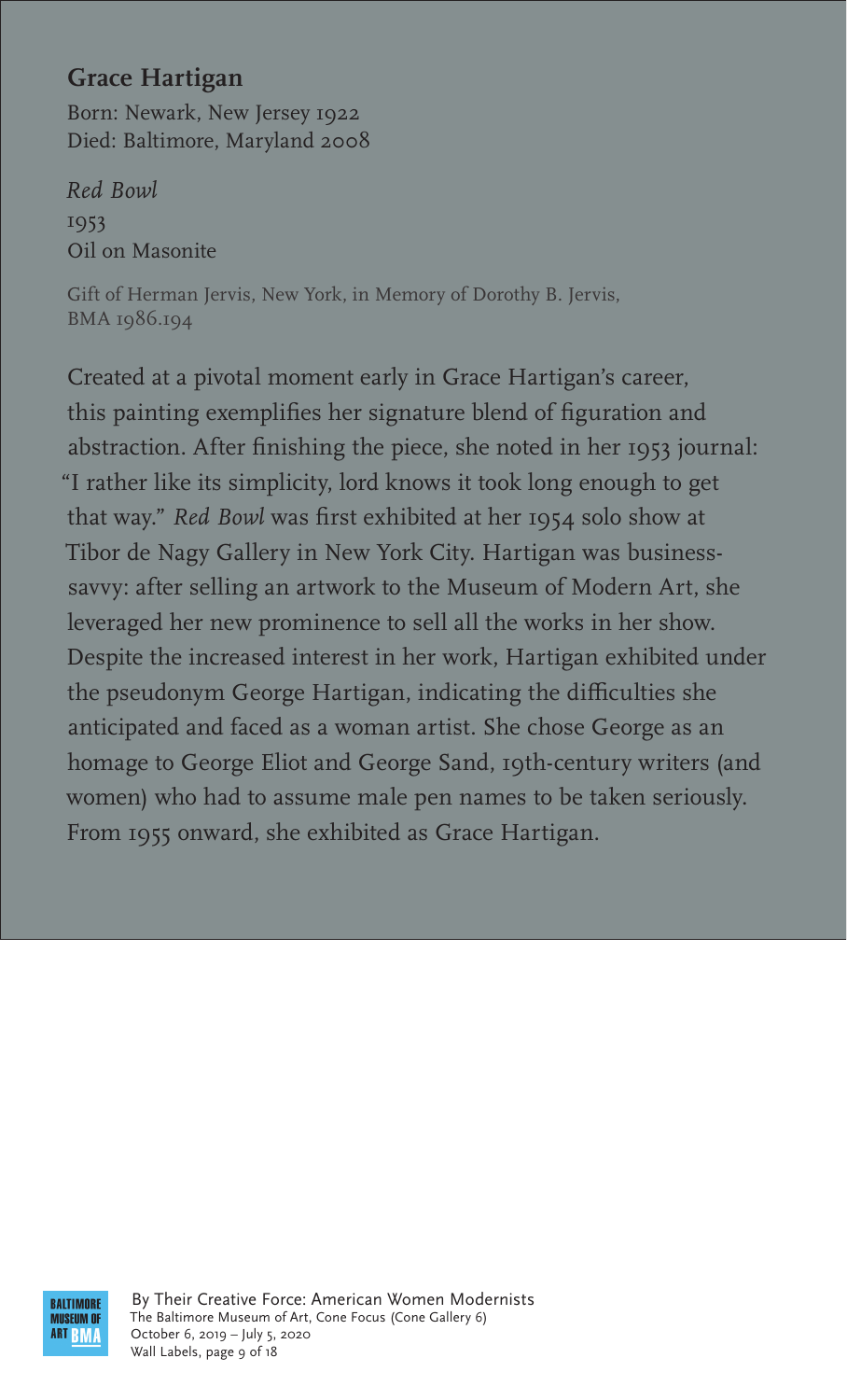# **Elizabeth Catlett**

Born: Washington, D.C. 1915 Died: Cuernavaca, Mexico 2012

Printer: José Sanchez, Taller de Gráfica Popular

*For Colored Only* 1946 Tusche and crayon lithograph with scraping

Dr. and Mrs. William W. Magruder Fund, BMA 1995.93

After receiving the 1946 Julius Rosenwald Fund, Elizabeth Catlett created *For Colored Only* in Mexico City at Taller de Gráfica Popular (People's Graphic Workshop), a politically active Mexican print studio. Catlett became an integral member there, producing a series of works that celebrated the achievements of black women despite the racism and sexism they faced in American society. Here, the woman's direct gaze forces the viewer to witness her subjugation to segregation. She holds her tired head in her hands as she sits under the oppressive sign. Catlett continued to use her art to promote social change in North America, but the unsubstantiated growing suspicion of left-wing activists during the McCarthy era led her to be banned from the United States. She became a Mexican citizen and had to apply for special permission to attend the opening of her 1971 solo show at the Studio Museum in Harlem. Catlett reclaimed her U.S. citizenship in 2002.



By Their Creative Force: American Women Modernists The Baltimore Museum of Art, Cone Focus (Cone Gallery 6) October 6, 2019 – July 5, 2020 Wall Labels, page 10 of 18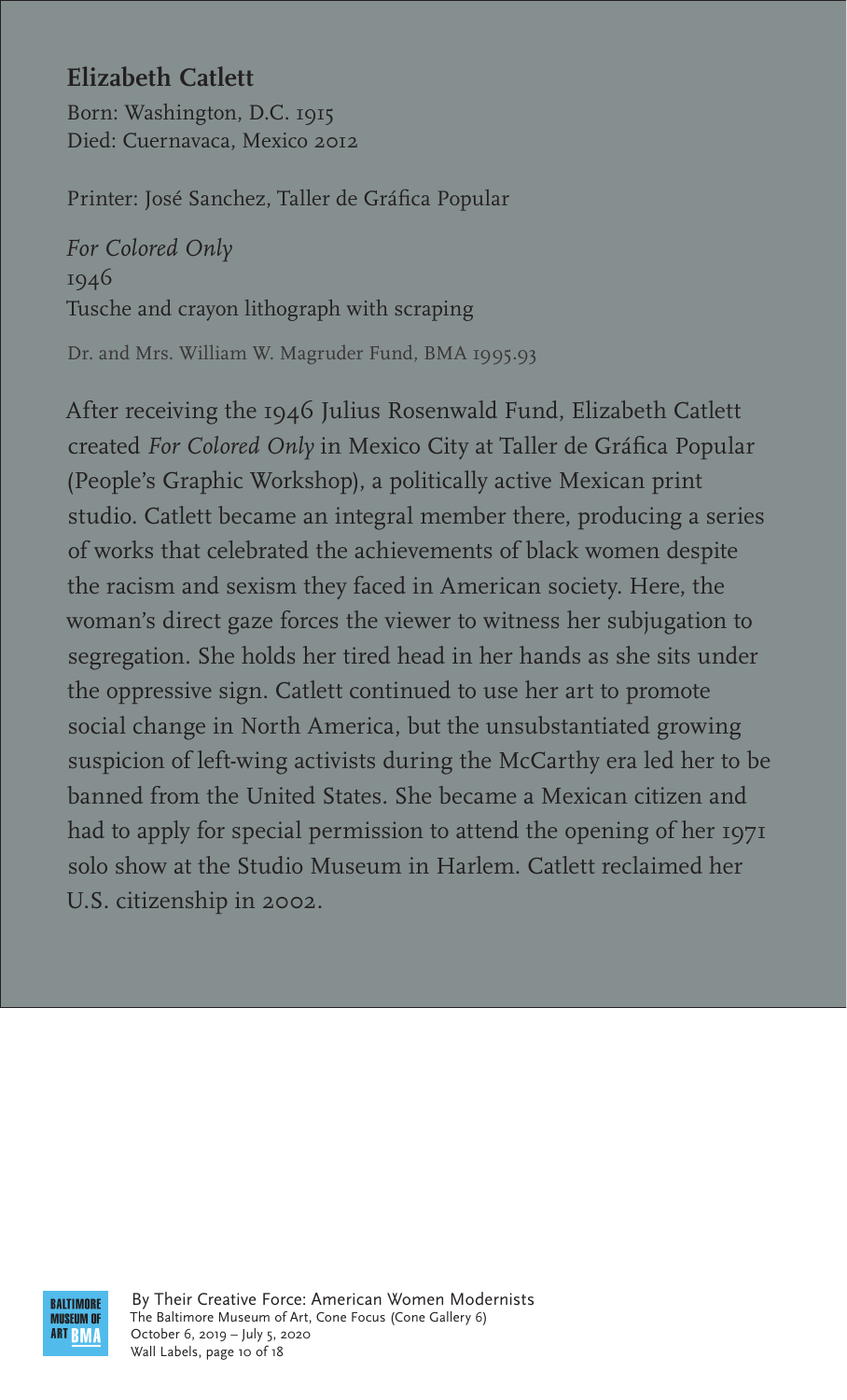# **Elizabeth Catlett**

Born: Washington, D.C. 1915 Died: Cuernavaca, Mexico 2012

Publisher: Taller de Gráfica Popular

*Domestic Worker* 1946 Crayon lithograph with scraping

Purchased as the gift of Lorraine and Mark Schapiro, Baltimore, BMA 1997.20

After receiving the 1946 Julius Rosenwald Fund, Elizabeth Catlett created *Domestic Worker* in Mexico City at Taller de Gráfica Popular (People's Graphic Workshop), a politically active Mexican print studio. Catlett became an integral member there, producing a series of works that celebrated the achievements of black women despite the racism and sexism they faced in American society. Catlett portrayed the woman in *Domestic Worker* with tired eyes but emphasized her strength and resoluteness through the solid forms of her hands and forearms, which anchor the composition. Catlett continued to use her art to promote social change in North America, but the unsubstantiated growing suspicion of left-wing activists during the McCarthy era led her to be banned from the United States. She became a Mexican citizen and had to apply for special permission to attend the opening of her 1971 solo show at the Studio Museum in Harlem. Catlett reclaimed her U.S. citizenship in 2002.



By Their Creative Force: American Women Modernists The Baltimore Museum of Art, Cone Focus (Cone Gallery 6) October 6, 2019 – July 5, 2020 Wall Labels, page 11 of 18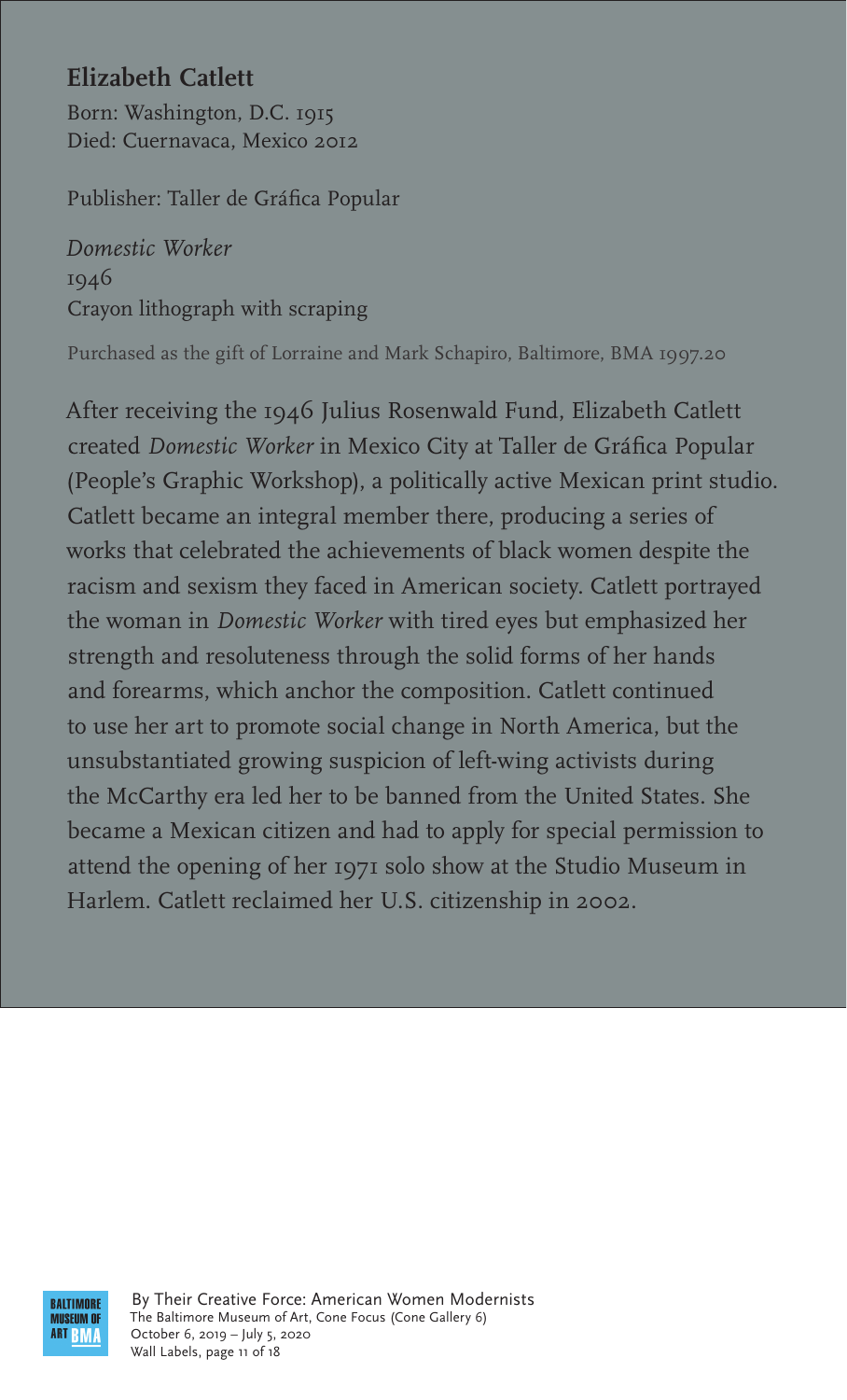## **Amalie Rothschild**

Born: Baltimore, Maryland 1916 Died: Baltimore, Maryland 2001

*Resortscape* 1954–1955 Oil on canvas

Gift of Amalie R. Rothschild, BMA 2011.110

Using meticulous structure and design, Amalie Rothschild sought to "distill the essence of form and expression" in her abstract paintings of both interiors and outdoor landscapes. The interwoven bands of color, which evoke a vision of beach chairs and umbrellas by the ocean on a summer day, illustrate her witty use of geometric forms. A leading figure in abstract art in Maryland, Rothschild had her first solo show at The Baltimore Museum of Art (BMA) in 1942 and taught fine art at Goucher College. During the late 1900s, she was a trustee at the Maryland Institute College of Art, the BMA, and Maryland Art Place, and served on various committees throughout the city, demonstrating her commitment to fostering the Baltimore art scene.



By Their Creative Force: American Women Modernists The Baltimore Museum of Art, Cone Focus (Cone Gallery 6) October 6, 2019 – July 5, 2020 Wall Labels, page 12 of 18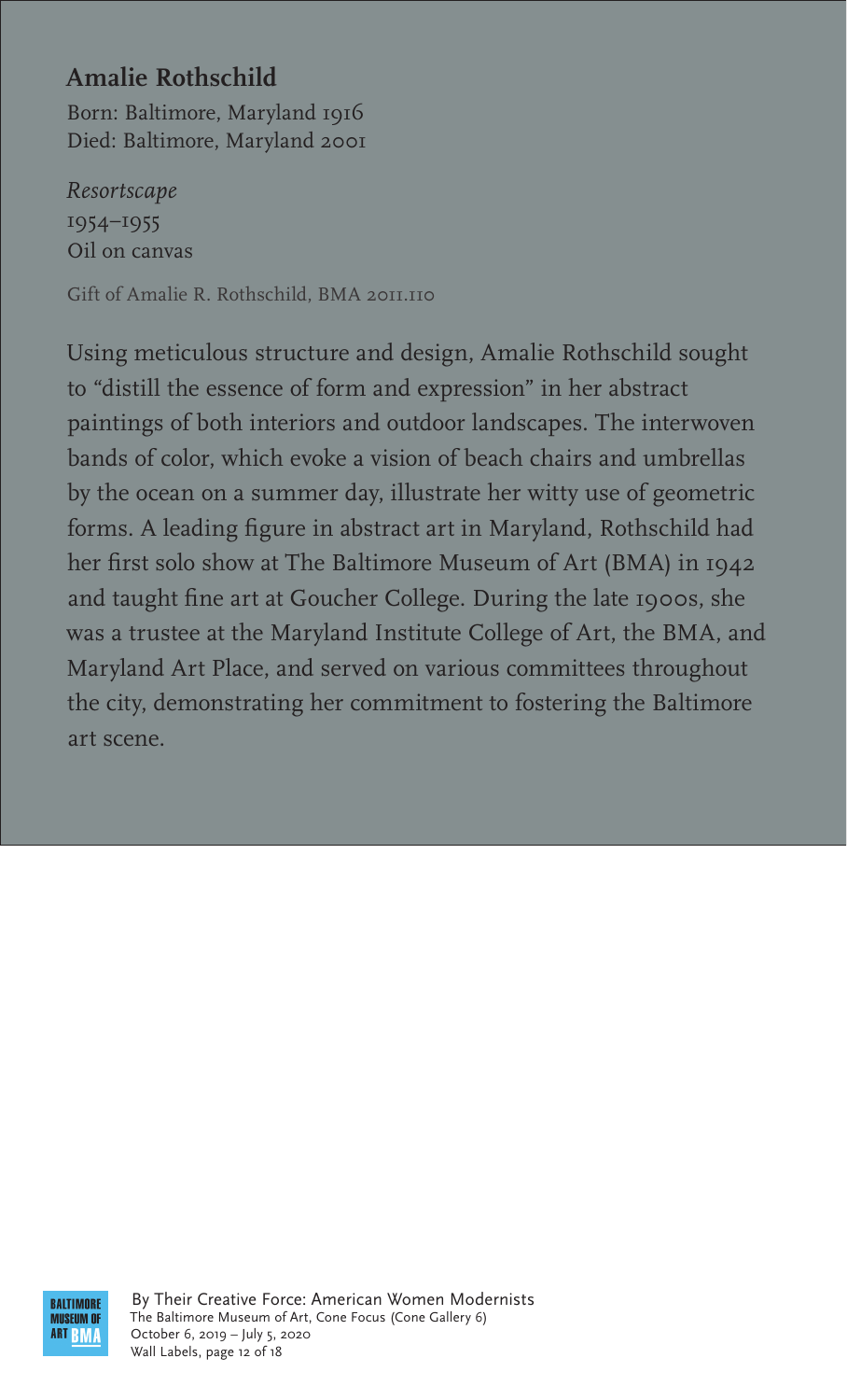By Their Creative Force: American Women Modernists The Baltimore Museum of Art, Cone Focus (Cone Gallery 6) October 6, 2019 – July 5, 2020 Wall Labels, page 13 of 18

### **Grace Turnbull**

Born: Baltimore, Maryland 1880 Died: Baltimore, Maryland 1976

*Whirlpool* 1925 Oil on canvas

Gift of the Artist, BMA 1970.52

Although Grace Turnbull was largely known for her sculptures, her oeuvre also includes landscape paintings that dance between figuration and abstraction. In this work, she captures the powerful energy of a whirlpool with swirling, thick colors that feel three-dimensional in their graphic quality, in a style reminiscent of 19th-century Japanese woodblock prints. She noted in her autobiography that she was captivated by the "quips and cranks and wanton wiles . . . gurgling whirlpools and miniature waterfalls" that surfaced in a stream after summer rains. Turnbull was a member of the National Association of Women Painters and Sculptors and this work was included in their 1932 group exhibition. Such affiliate groups often gave women the opportunity to exhibit, helping artists who may have been overlooked because of their gender.

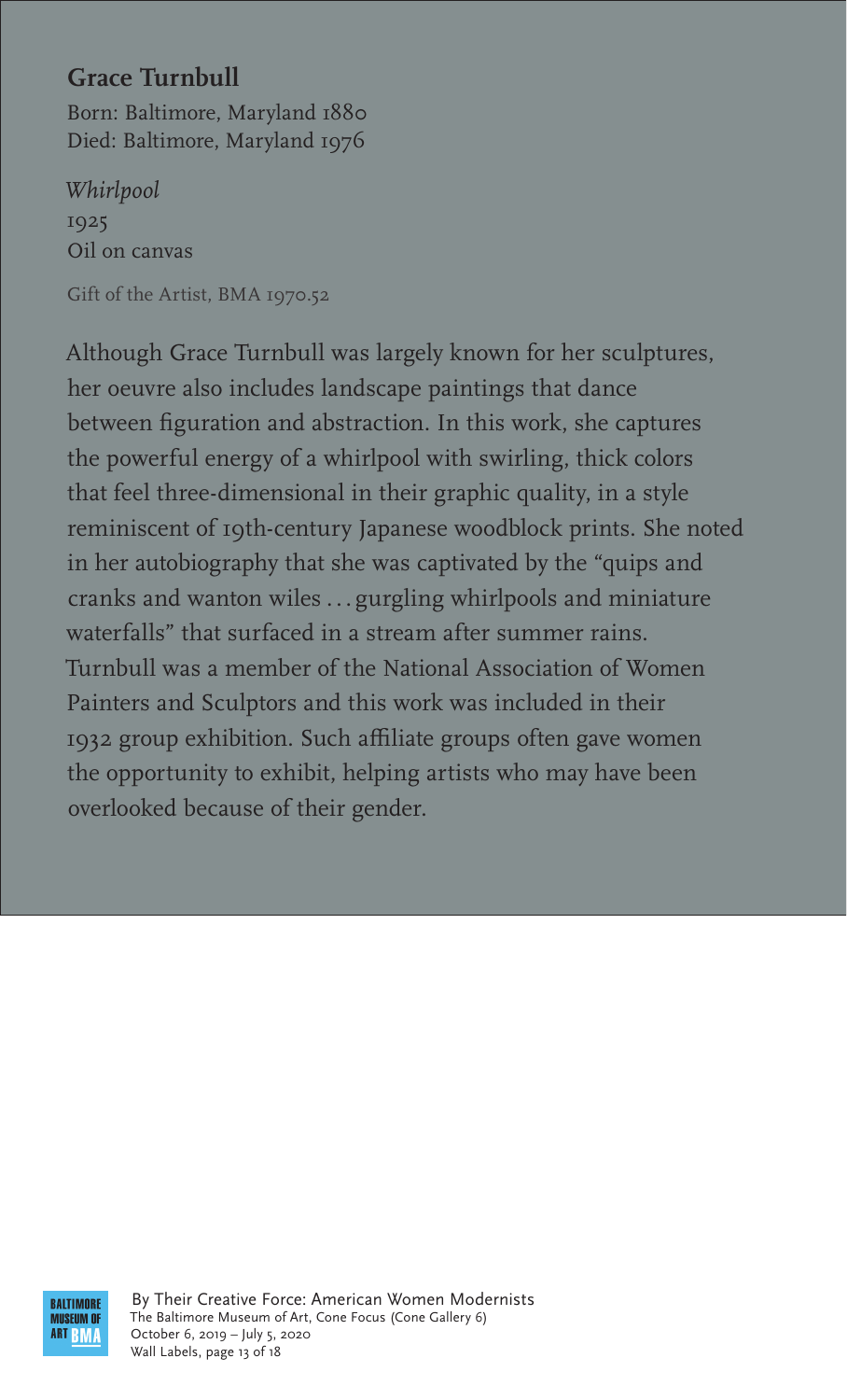Gift of Patricia Hechter Bosley, Phoenix, Maryland, in Memory of her Grandmother, Simone Boas, BMA 1987.5

#### **Simone Brangier Boas**

Born: Breloux, France 1895 Died: Philadelphia, Pennsylvania 1981

*Mother and Child* c. 1932 Mahogany

In 1932, this sculpture won two awards in Baltimore and was included in The Museum of Modern Art's 1933 exhibition *Painting and Sculpture from 16 American Cities*. As a founding member of the Sculptors Guild, Simone Boas exhibited work at the Brooklyn Museum and at the 1939 World's Fair American Art show. Boas' work was also collected by the Cone sisters, whose modern art collection can be seen in the adjacent galleries. Boas enjoyed national attention but was dedicated to Baltimore artists. She delivered lectures on sculpture at The Baltimore Museum of Art, and worked nearby at 2616 St. Paul Street, which was fondly called "the Little Studio." This rotating residency space for Baltimore artists was also where Boas taught art lessons to women, including Elsa Hutzler, whose sculpture is seen in this room.



By Their Creative Force: American Women Modernists The Baltimore Museum of Art, Cone Focus (Cone Gallery 6) October 6, 2019 – July 5, 2020 Wall Labels, page 14 of 18